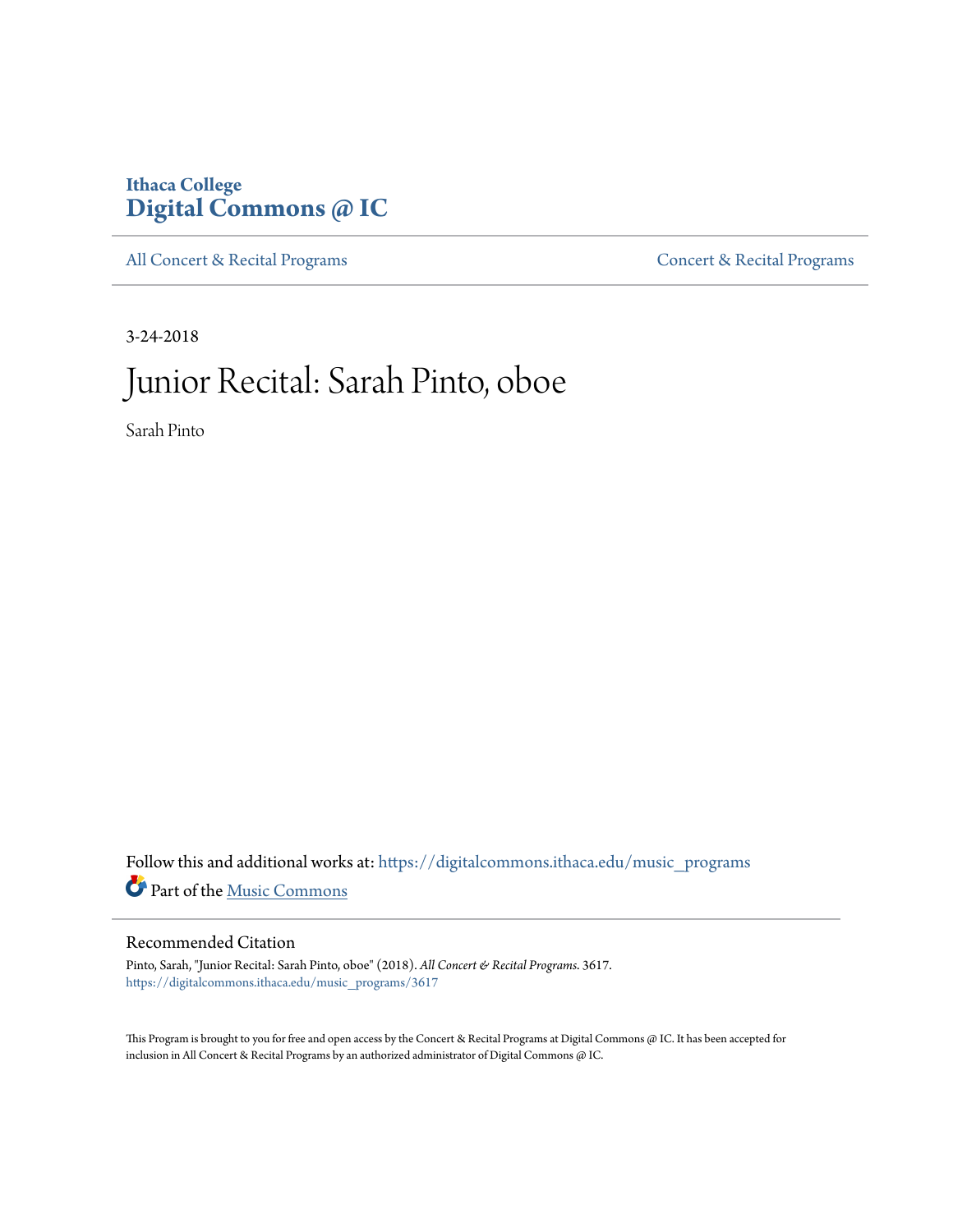### **Junior Recital:** Sarah Pinto, oboe

Mary Ann Miller, piano

Annie Brady, soprano Emily Roach, bassoon Kathleen Barnes, flute Sydney Rosen, horn Mikaela Vojnik, clarinet Ginny Maddock, piano

Hockett Family Recital Hall Saturday, March 24th, 2018 9:00 pm

**UNITED** JUNEAU **CRITER FOR LIVEIG** 

 $\min$ 

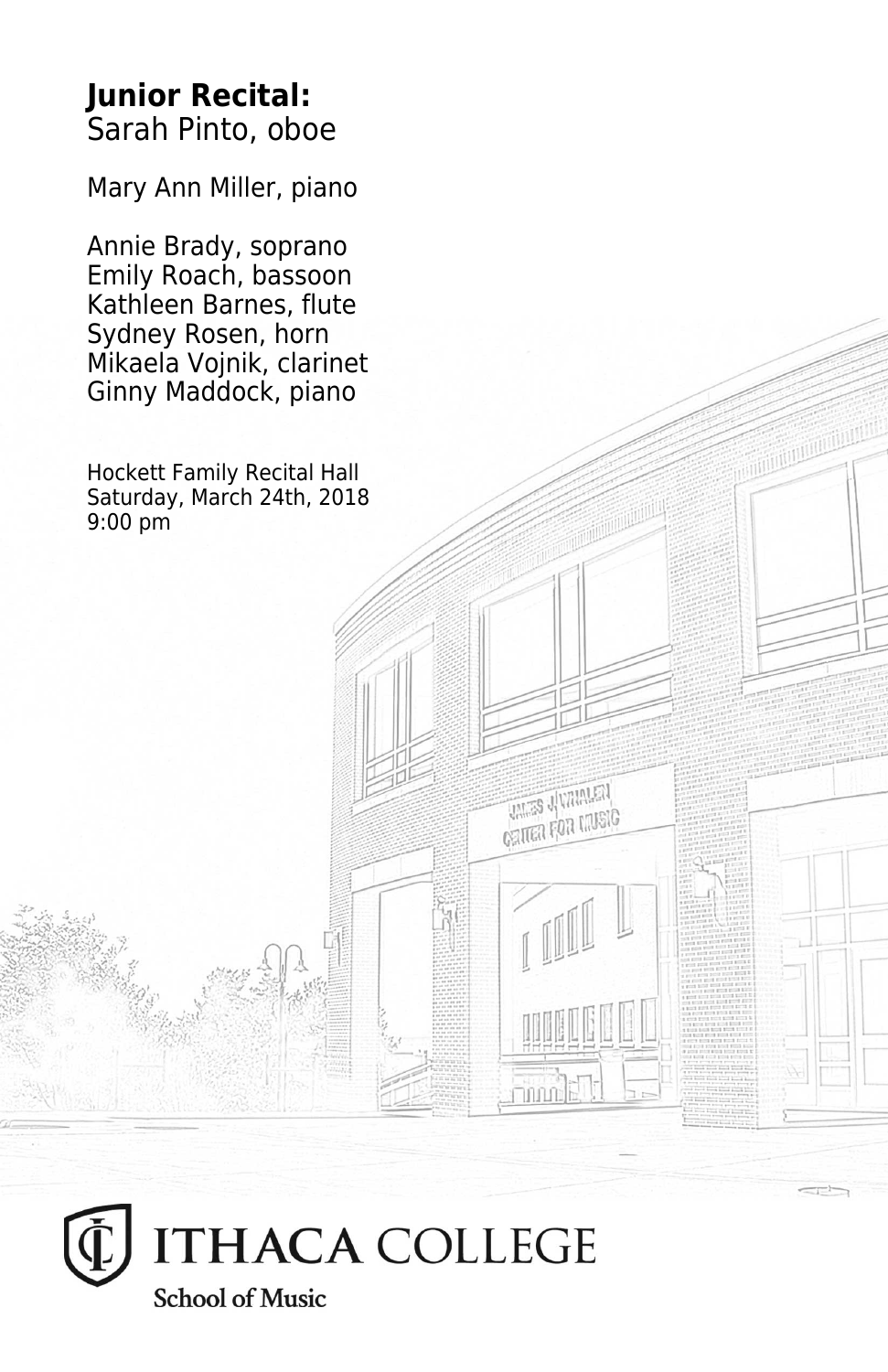### **Program**

Ganymed for Solo Oboe **Dirk-Michael Kirsch** 

III. Ganymed lies dreaming on a meadow... (b. 1965) IV. ... then Zeus sends an eagle who takes the sleeping youth up to the gods. V. Ganymed becomes cupbearer of the gods and recieves eternal youth as a present from Zeus.

Peter and the Wolf **Sergei Prokofiev Sergei Prokofiev** 

"Queentet" Kathleen Barnes, flute Sydney Rosen, horn Emily Roach, bassoon Mikaela Vojnik, clarinet

Ich Hatte viel Bekümmernis, BWV 21 J.S. Bach

Annie Brady, soprano Emily Roach, bassoon

#### **Intermission**

Oboe Concerto David Mullikin I. Allegro Moderato Quasi Pastorale II. Allegro Molto III. Adagio IV. Allegro Giocoso

Up and Away (The Story of a Balloon) <br>II. Life on a String (b. 1984) II. Life on a String

Emily Roach, bassoon Ginny Maddock, piano

(1685-1750)

(1891-1953)